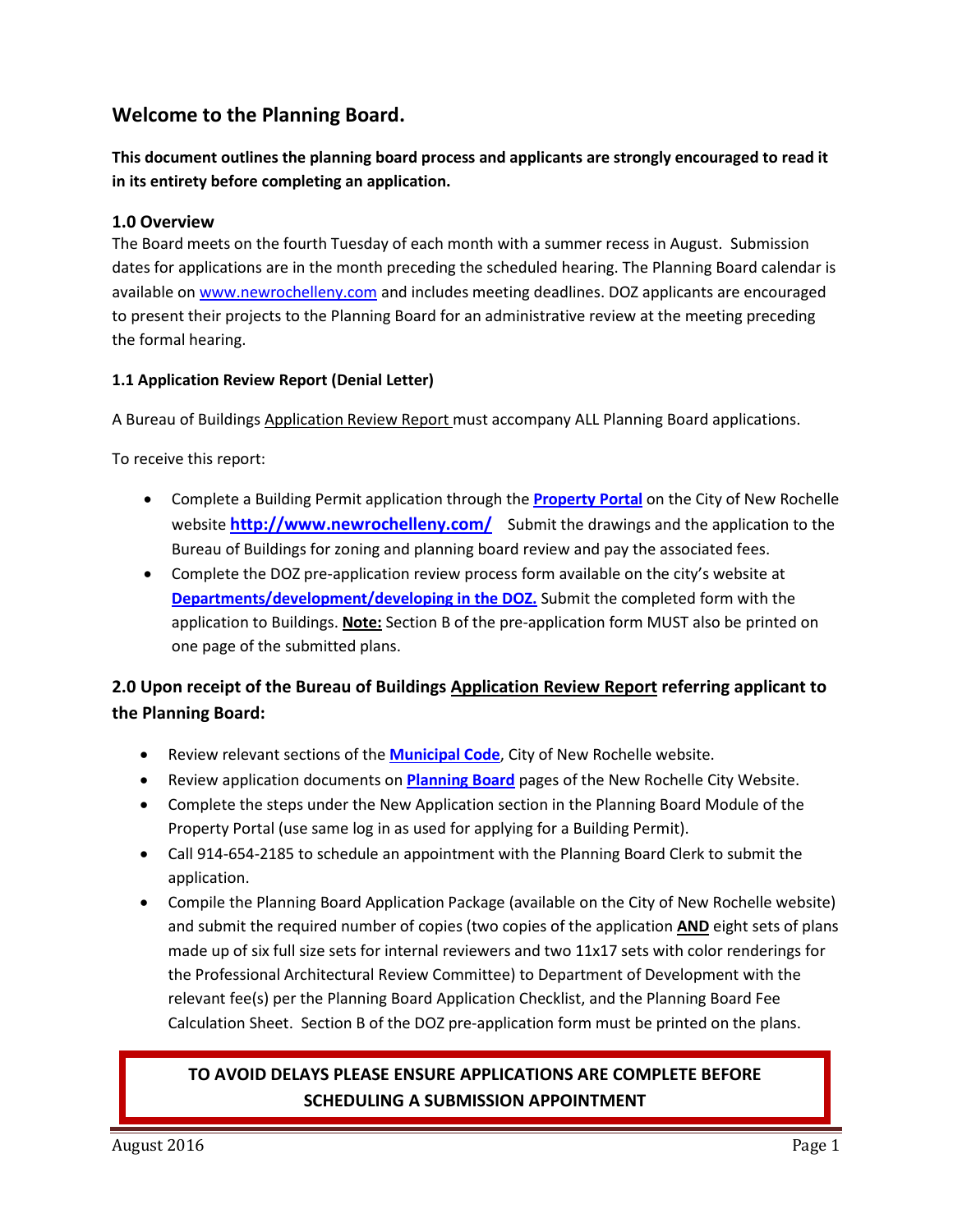Once a completed application has been logged in the Portal and the required application documents and fees have been submitted via scheduled appointment to the Planning Department at City Hall, 515 North Avenue, New Rochelle; an internal review of the application is undertaken.

# **3.0 Internal Review Process**

## **3.1 Application Review**

o The Legal and Planning Departments review the application package upon receipt.

### **3.2 Plan Review**

The Planning Department reviews the submitted plans, focusing on compliance with the relevant sections of the code. This review is scheduled once a month in the same week as the Application Deadline. Sets of plans are then sent to:

- o Bureau of Buildings
- o Department of Public Works
- o Traffic
- o Fire
- o Police
- o Planning
- o PARC members (see below for explanation)

Departments complete a first review and then meet together with Planning and Legal to discuss findings.

# **4.0 Professional Architectural Review Committee (PARC)**

All DOZ applications undergo two PARC reviews. The applicant's architect is required to attend these meetings. Other members of the applicant's team and the applicant are encouraged to attend. The first is during the first internal review period and the second is during the revised plan review (explained below). The purpose of this Committee is 'to assist and serve as an adjunct to the Planning Board in its review of the architectural features and physical details of applications'.

Dates for PARC meetings are coordinated by the Planning Department based on the availability of the PARC architects. Applicants will be kept informed of the proposed dates and times.

# **5.0 Application Amendments**

The Planning Department collates all comments and recommendations from the various reviews and provides these to the applicant along with Plan Amendment instructions. This process is usually completed before the end of each calendar month **HOWEVER** review may take longer depending on the complexity of the project and the completeness of the plans received. All comments will be uploaded to the Property Portal Planning Module. Automated comment notification emails are sent to the applicant when comments are available.

Applicants are expected to amend plans based on the review comments and recommendations. When amendments are made, new plans **MUST BE SUBMITTED WITH A COVER LETTER OUTLINING THE CHANGES**. **Bubble notes on the plans are recommended for ease of review.** Amended plans must be signed and sealed by the appropriate design professional.

Amended plans will then undergo a second review by the same departments outlined above and a second PARC review meeting will be scheduled during this period.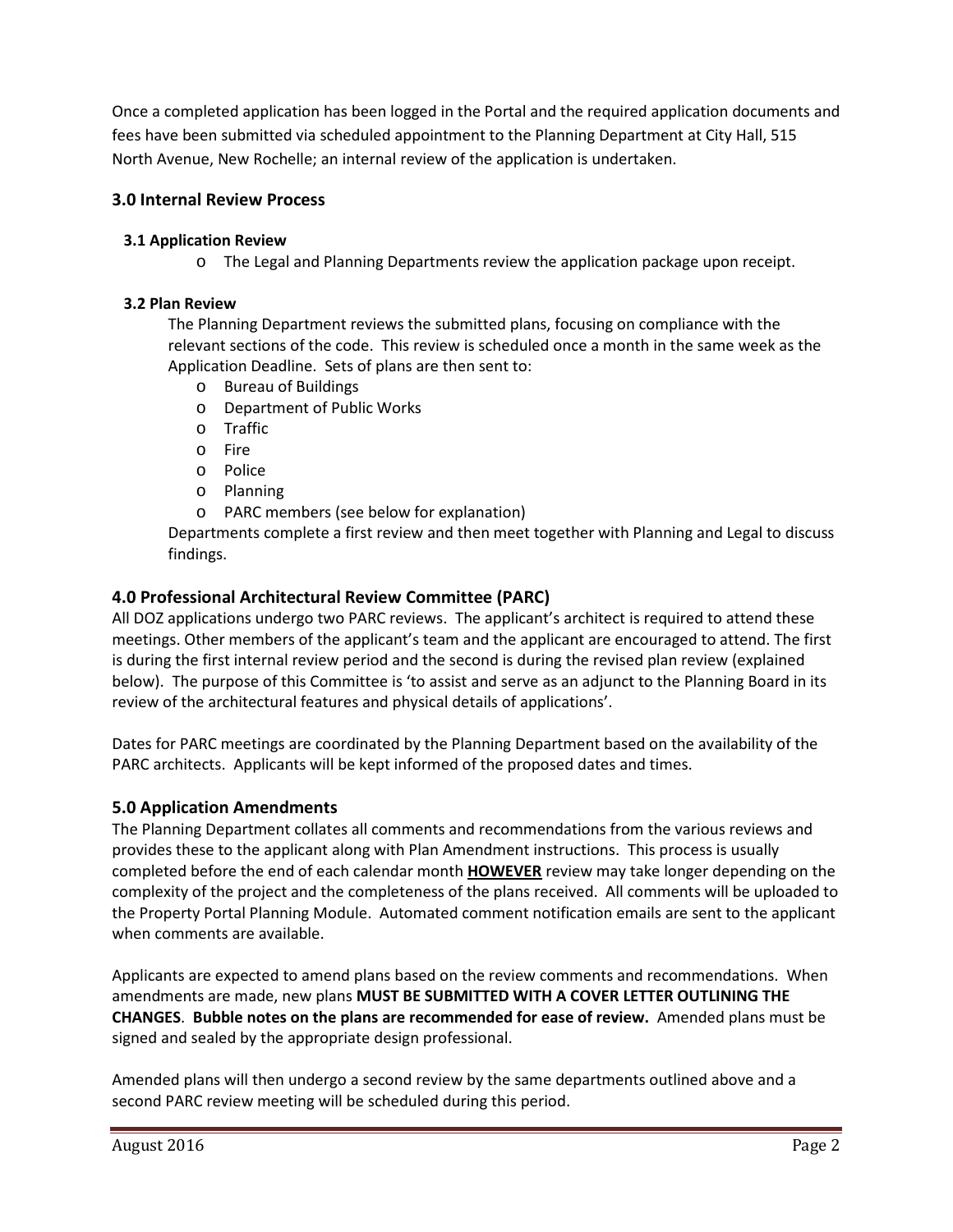Updated plans must be submitted in an  $11 \times 17$  format for the board and key staff (10 copies in total) in time for distribution to board members on the Monday of the week of the technical meeting, see [Planning Board calendar](http://www.newrochelleny.com/DocumentCenter/View/6796/PB-Calendar-2018) for dates.

#### **6.0 Public Notice**

Once the review process is completed and final amended plans have been received by the Planning Department the application will be scheduled for a public hearing. Legal notice **MUST** follow the steps outlined below for an application to be heard.

#### • **The City**

The City places the meeting agenda on its website and in the Journal News pursuant to New York State Open Meeting Law.

Signs for posting on the property are made available to applicants to be picked up from the Planning Department on the date specified on the Planning Board calendar

The City will notice adjacent municipalities when the proposed land use concerns property within 500 feet of a municipal boundary.

Westchester County and/or various State Departments will also be notified when applicable. For example, where a project requires access from a State Road.

#### • **The Applicant**

Signs for posting are available for pickup between 1pm and 4pm at City Hall Development Department for applicants 15 days before the PB meeting based on submitted final plans (see the City website for calendar giving pickup days). Signs will not be issued until final plans are received, reviewed, and deemed complete. An affidavit of posting is required to be completed (available on the City website) and returned to the Planning Department along with a photograph of the sign posted on the property prior to the Planning Board Public Hearing.

Notification to abutting property owners (all properties within 250 feet of the boundary) is required to be mailed no less than 10 days before the meeting. This must be by certified mail, return receipt requested. Return receipt cards must be submitted to the Planning Department prior to the Planning Board Public Hearing. See City website for approved wording of notification letter. A list of abutting property owners can be obtained from the Assessor's Office (914)654- 2052.

### **7.0 The Planning Board Meeting**

#### **Pre-application informal presentation.**

Applicants of DOZ projects are strongly encouraged to make an informal presentation to the Planning Board in the month prior to the formal hearing. This familiarizes the Board with the project and provides helpful feedback to the applicant.

**Formal hearing**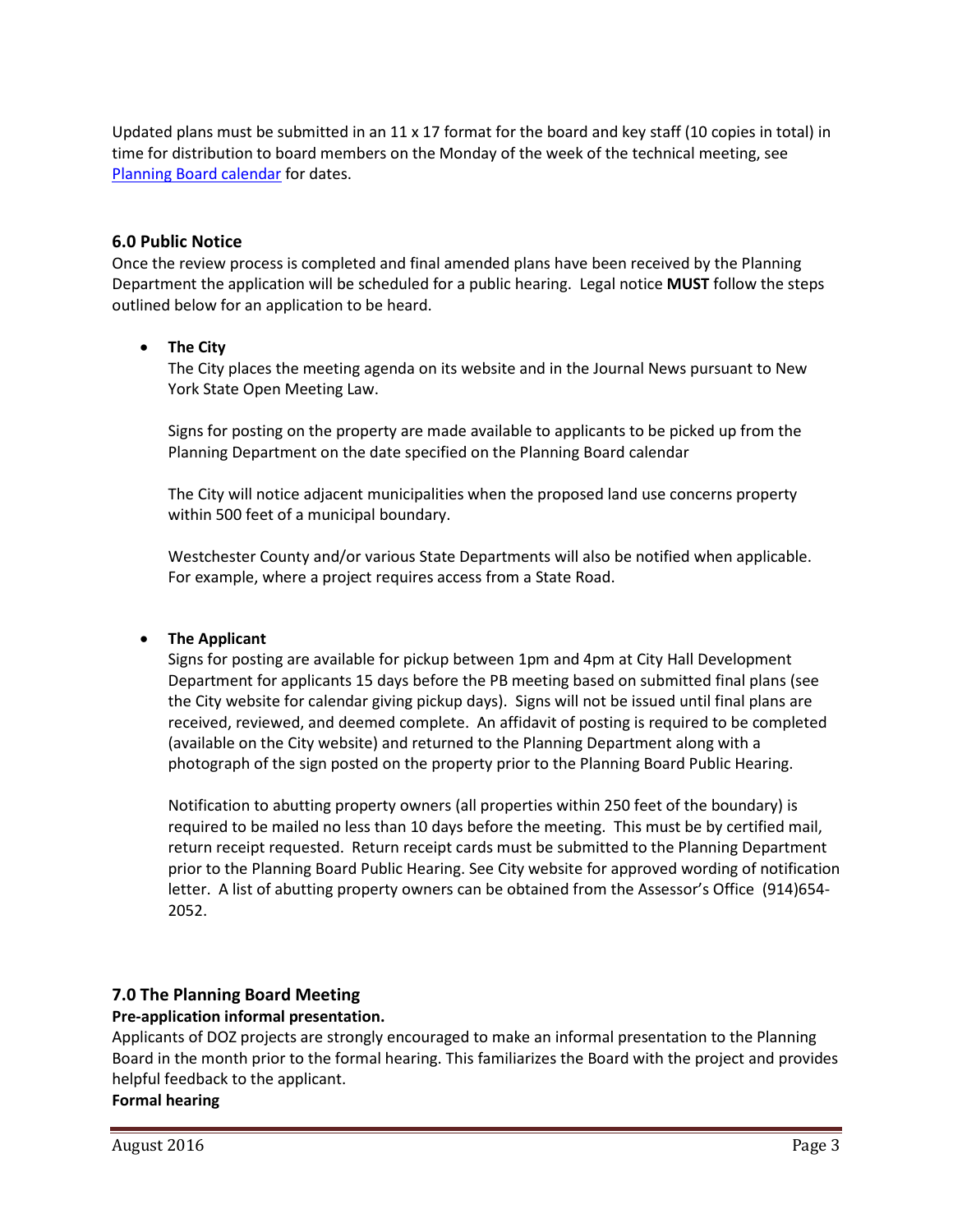Applicants and/or their representatives are required to attend the Planning Board meeting to present the project to the Board and the Public, and to answer questions posed by the Board, followed by questions and comments from the Public. Conditions of approval are commonly placed on the applicant when approval is granted and agreement to these conditions will be requested at the meeting. Most conditions are drafted ahead of the meeting based on the review comments and shared with the applicant. The applicant will receive all reviewer comments via the portal prior to the meeting. The Planning Department will also determine any required tree fund, open space, and/or bicycle facilities fees after the meeting and before the signing of the mylar (see Municipal Code **[§331-118G](http://ecode360.com/6732287)** [site plans]; **[A](http://ecode360.com/6738477?highlight=subdivisions,subdivision#6738477)  [361-9L](http://ecode360.com/6738477?highlight=subdivisions,subdivision#6738477)** [subdivisions]; and **[§331.126](http://ecode360.com/13660279?highlight=bicycles,bicycle#13660279)** [bicycles] for criteria).

## **8.0 After the Meeting**

The Planning Board Clerk draws up the meeting resolutions, these are reviewed by the Legal Department and signed by the Planning Board Clerk and City Clerk.

A copy of the relevant site plan / subdivision resolution(s) will be sent to the applicant by email. Certain fees are assessed and collected at this time as required (as per 7.0 above).

The applicant must then copy the resolution conditions onto one page of a final updated signed and sealed set of mylars containing the **[applicable signature block](http://newrochelleny.com/index.aspx?NID=639)**, and including the original signature of the applicant or authorized agent. The applicant submits this set to the Planning Department for signature by the Planning Board Clerk, Building Official, City Engineer, Commissioner of Development, and other signatories as required on the **[applicable signature block](http://newrochelleny.com/index.aspx?NID=639)**. This set becomes the official record of the City.

The applicant is notified of any additional planning fees. These must be paid before the signed mylar is released to the applicant to make four (4) hard copy sets of plans and one CD copy. These are then returned with the original signed mylar to the Planning Department.

The signed set of mylars is held in perpetuity by the Planning Department as the official record of the agreed plans. One set of the hard copies is held in the Planning Board files, the remaining three sets are distributed to Buildings, DPW and Traffic for their files.

Once all necessary originals and copies have been received the applicant can return to the Building Department to continue the permitting process.

### **9.0 Resources**

All documents listed below are available at[: http://www.newrochelleny.com/639/Planning-Board-](http://www.newrochelleny.com/639/Planning-Board-Application-Instructions)[Application-Instructions](http://www.newrochelleny.com/639/Planning-Board-Application-Instructions)

#### **9.1 Municipal Code (see link on City of New Rochelle [home page\)](http://www.newrochelleny.com/)**

- Some key sections include:
	- o Chapter 178. Impervious surfaces
	- o Chapter 215 Illicit Discharges
	- o Chapter 301. Trees
	- o Chapter 331-175 Downtown Overlay Zone